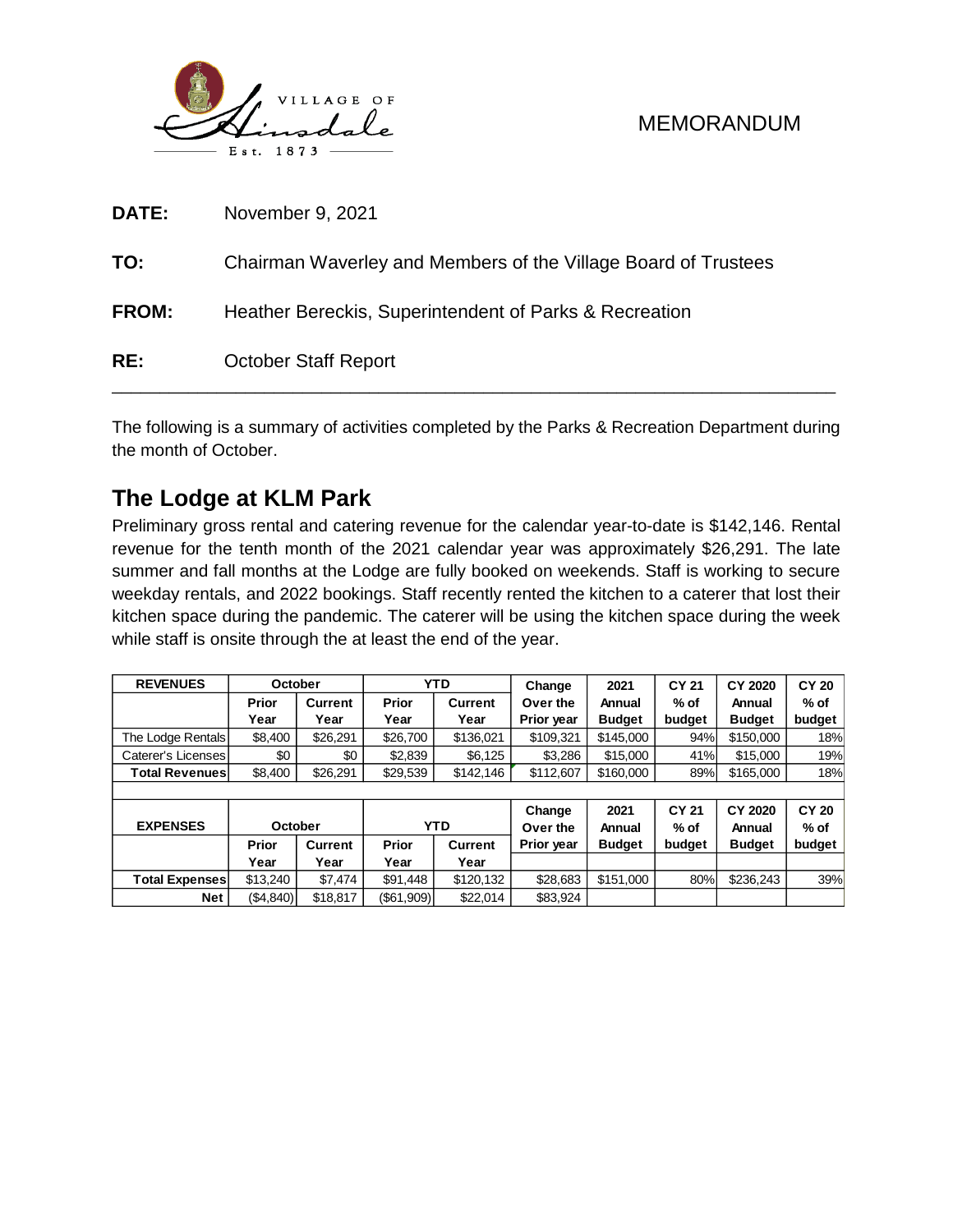



| The Lodge Gross Monthly Revenues |         |         |         |           |         |         |         |                |         |         |
|----------------------------------|---------|---------|---------|-----------|---------|---------|---------|----------------|---------|---------|
| Month                            | 2017 CY |         | 2018 CY |           | 2019 CY |         | 2020 CY |                | 2021 CY |         |
| January                          | \$      | 4,624   | \$      | 18,089    | \$      | 6,855   | \$      | 8,475          | \$      | 4,250   |
| February                         | \$      | 4,550   | \$      | 2,495     | \$      | 1,725   | \$      | 1,100          | \$      | 5,880   |
| March                            | \$      | 5,944   | \$      | 8,045     | \$      | 9,804   | \$      | 500            | \$      | 6,720   |
| April                            | \$      | 4,300   | \$      | 7,482     | \$      | 2,700   | \$      | ۰              | \$      | 12,655  |
| May                              | \$      | 9,725   | \$      | 13,675    | \$      | 16,744  | \$      | $\overline{a}$ | \$      | 10,675  |
| June                             | \$      | 12,495  | \$      | 23,045    | \$      | 17,494  | \$      | ۰              | \$      | 21,825  |
| July                             | \$      | 15,000  | \$      | 16,874    | \$      | 17,466  | \$      | 2,625          | \$      | 15,000  |
| August                           | \$      | 18,555  | \$      | 15,205    | \$      | 17,395  | \$      | 2,000          | \$      | 17,983  |
| September                        | \$      | 15,410  | \$      | 27,860    | \$      | 13,980  | \$      | 3,600          | \$      | 14,742  |
| October                          | \$      | 15,180  | \$      | 12,770    | \$      | 24,085  | \$      | 8,400          | \$      | 26,291  |
| November                         | \$      | 12,500  | \$      | 13,450    | \$      | 13,365  | \$      | 5,880          |         |         |
| December                         | \$      | 8,125   | \$      | 9,125     | \$      | 11,975  | \$      | 10,615         |         |         |
| totall                           | \$      | 126,408 |         | \$168,115 | Ś       | 153,588 | \$      | 43,195         | \$      | 136,021 |

The graph below shows the past three years of Lodge revenue and the upcoming year's projections. Future projections are based on what is currently booked. Also included is a graph indicating the number of monthly reservations. Typically, events are booked 6-18 months in advance of the rentals; however, if there are vacancies, staff will accept reservations within 5 days of an event. These tracking devices are update monthly.

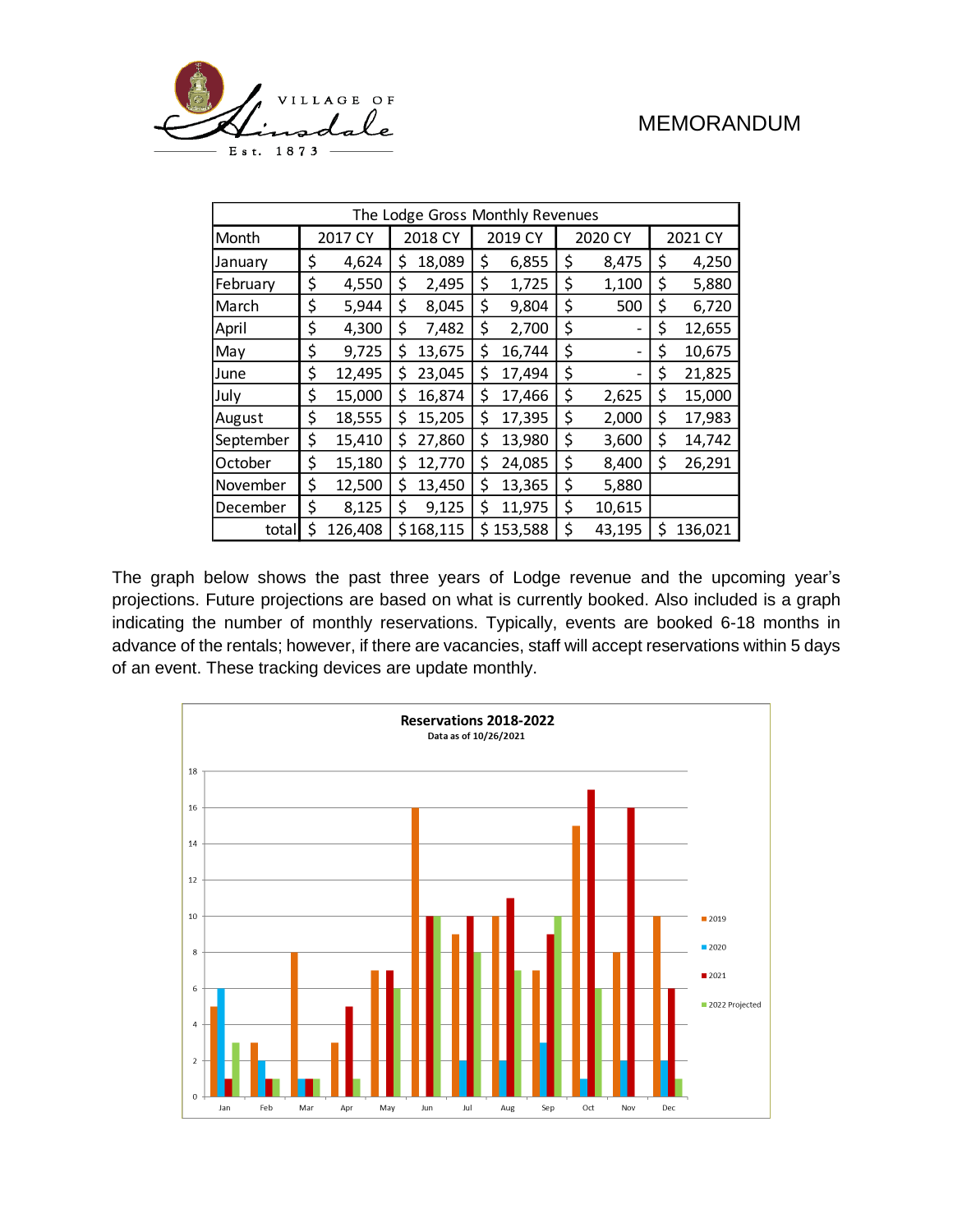## MEMORANDUM





# **Upcoming Brochure & Events**

Staff is finalizing the winter/spring brochure. The brochure will go live online on November 29, with registration opening on December 6. Oversized postcards announcing the new brochure and highlighting important dates/information will be delivered to homes on November 29.

Staff is seeing an increase in event registrations over previous years, including a waitlist for Breakfast with Santa of over 50 people, prompting staff to add a second event called Pizza with Santa the evening before. Due to changes made by Metra, the Holiday Express event will not be offered again this year. Instead, staff has created a new event called Winter Wonderland through KLM Park with stops to do crafts, drink cocoa and eat cookies, meet the characters of Frozen, including a reindeer (Sven), ride a mini train, and have professional photos taken with Santa & Mrs. Claus.

The fall park clean-up day on October 7 was postponed due to inclement weather. Groups opted to reschedule and clean parks through the next two weeks at their convenience. The Hinsdale Fall Family Festival saw record numbers in attendance. The 500 free pumpkins were gone in the first hour, along with trick or treat bags and many of the sponsor giveaways. Trick-or-Treating in the downtown was also very busy with many businesses running out of candy before the 3pm end time. For reference, in the past nine years, staff has only ran out of pumpkins before the end of the event one other time.